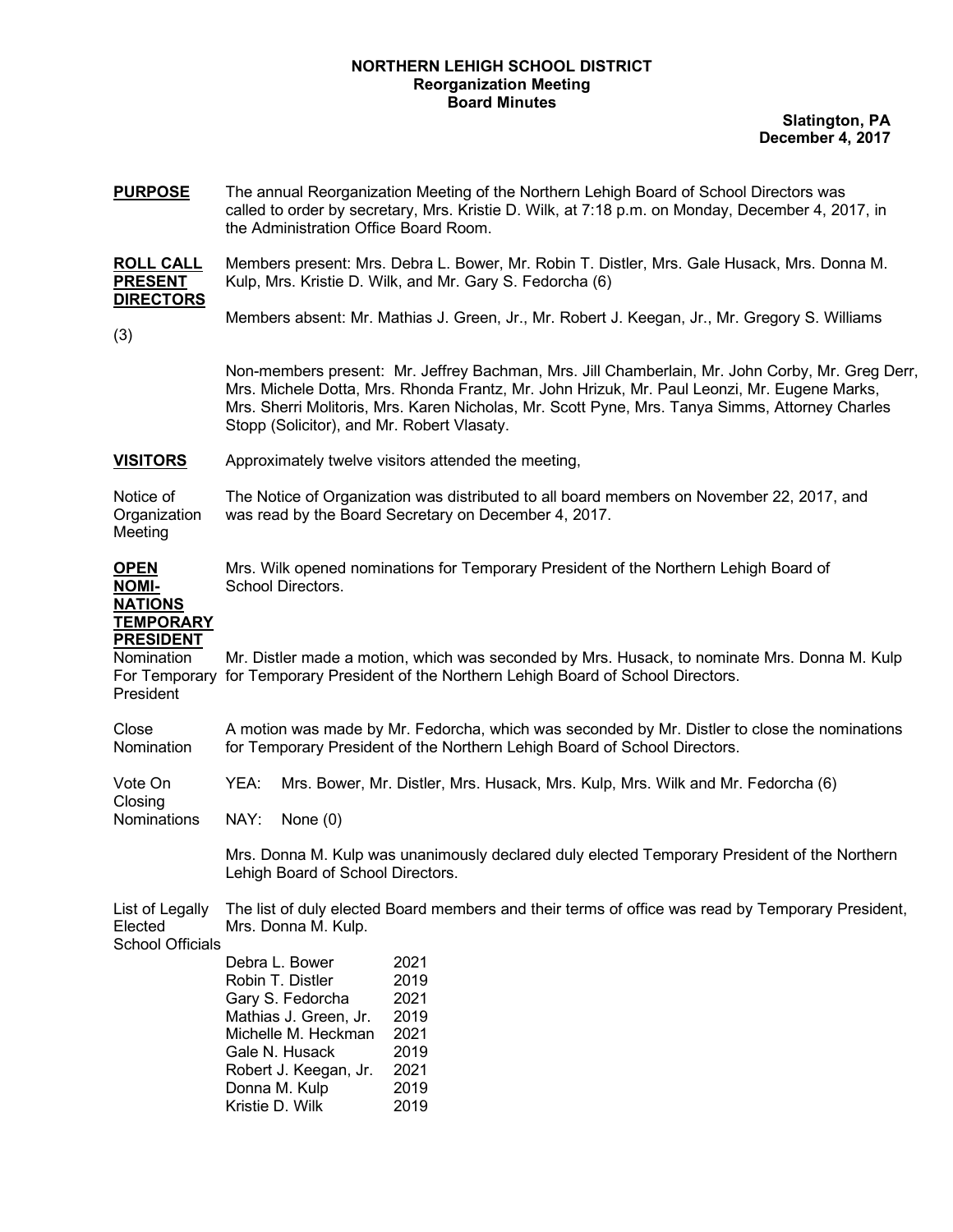| <b>ADMINIS-</b><br><b>TRATION</b>                                                              | Temporary President, Donna M. Kulp, administered the Oath of Office to School Board members:                                                                                              |  |
|------------------------------------------------------------------------------------------------|-------------------------------------------------------------------------------------------------------------------------------------------------------------------------------------------|--|
| <b>OF OATH</b>                                                                                 | Debra L. Bower<br>Gary S. Fedorcha<br>Michelle M. Heckman<br>Kristie D. Wilk                                                                                                              |  |
|                                                                                                | Mrs. Michelle M. Heckman took her seat at the board table.                                                                                                                                |  |
| <b>ELECTION</b><br>OF<br><b>PRESIDENT</b><br>Nominations<br>For<br>President                   | Mrs. Dona M. Kulp, Temporary President, called for nominations for President of the<br>Northern Lehigh Board of School Directors for a one-year term.                                     |  |
|                                                                                                | Mr. Distler made a motion, which was seconded by Mrs. Donna Kulp, to nominate Mr. Gary S.<br>Fedorcha for President of the Northern Lehigh Board of School Directors for a one-year term. |  |
| Close<br><b>Nominations</b>                                                                    | A motion was made by Mr. Distler which was seconded by Mrs. Wilk, that nominations for<br>President of the Northern Lehigh Board of School Directors be closed.                           |  |
| Vote On<br>Gary S.<br>Fedorcha<br>Nomination                                                   | YEA:<br>Mrs. Bower, Mr. Distler, Mrs. Heckman, Mrs. Husack, Mrs. Kulp, Mrs. Wilk, and<br>Mr. Fedorcha (7)<br>NAY:<br>(0)<br>Motion carried.                                               |  |
| Gary S.<br>Fedorcha<br><b>Board</b><br>President                                               | Mr. Gary S. Fedorcha was declared by a vote of 7 to 0, duly elected President of the Northern<br>Lehigh Board of School Directors for a one-year term                                     |  |
|                                                                                                | Mr. Fedorcha thanked the school board members.                                                                                                                                            |  |
| <b>ELECTION</b><br><b>OF VICE</b><br><b>PRESIDENT</b><br>Nominations<br>For Vice-<br>President | President Fedorcha called for nominations for Vice-President of the Northern Lehigh Board of<br>School Directors for a one-year term.                                                     |  |
|                                                                                                | Mrs. Kulp made a motion to nominate Mr. Robin T. Distler, for Vice-President of the<br>Northern Lehigh Board of School Directors for a one-year term.                                     |  |
| Close<br>Nominations<br>For Vice-<br>President                                                 | A motion was made by Mrs. Wilk, with a second by Mrs. Kulp, that the nominations for<br>Vice-President of the Northern Lehigh Board of School Directors be closed.                        |  |
| Vote On<br>Closing<br><b>Nominations</b>                                                       | YEA:<br>Mrs. Bower, Mr. Distler, Mrs. Heckman, Mrs. Husack, Mrs. Kulp, Mrs. Wilk, and<br>Mr. Fedorcha (7)<br>NAY:<br>None $(0)$<br>Motion carried.                                        |  |
| Robin T.<br>Northern<br><b>Distler</b><br><b>Board Vice</b><br>President                       | Mr. Robin T. Distler was declared by a vote of 7 to 0, duly elected Vice-President of the                                                                                                 |  |
|                                                                                                | Lehigh Board of School Directors for a one-year term.                                                                                                                                     |  |
| <b>SET BOARD</b><br><b>MEETING</b><br><b>TIMES AND</b>                                         | A motion was made by Mr. Distler with a second by Mrs. Husack, that the Board of Education<br>approves the Board Meeting Calendar dates, times and places, as presented for 2018.         |  |
| <u>PLACES</u>                                                                                  | YEA:<br>Mrs. Bower, Mr. Distler, Mrs. Heckman, Mrs. Husack, Mrs. Kulp, Mrs. Wilk, and<br>Mr. Fedorcha (7)<br>NAY:<br>None $(0)$                                                           |  |